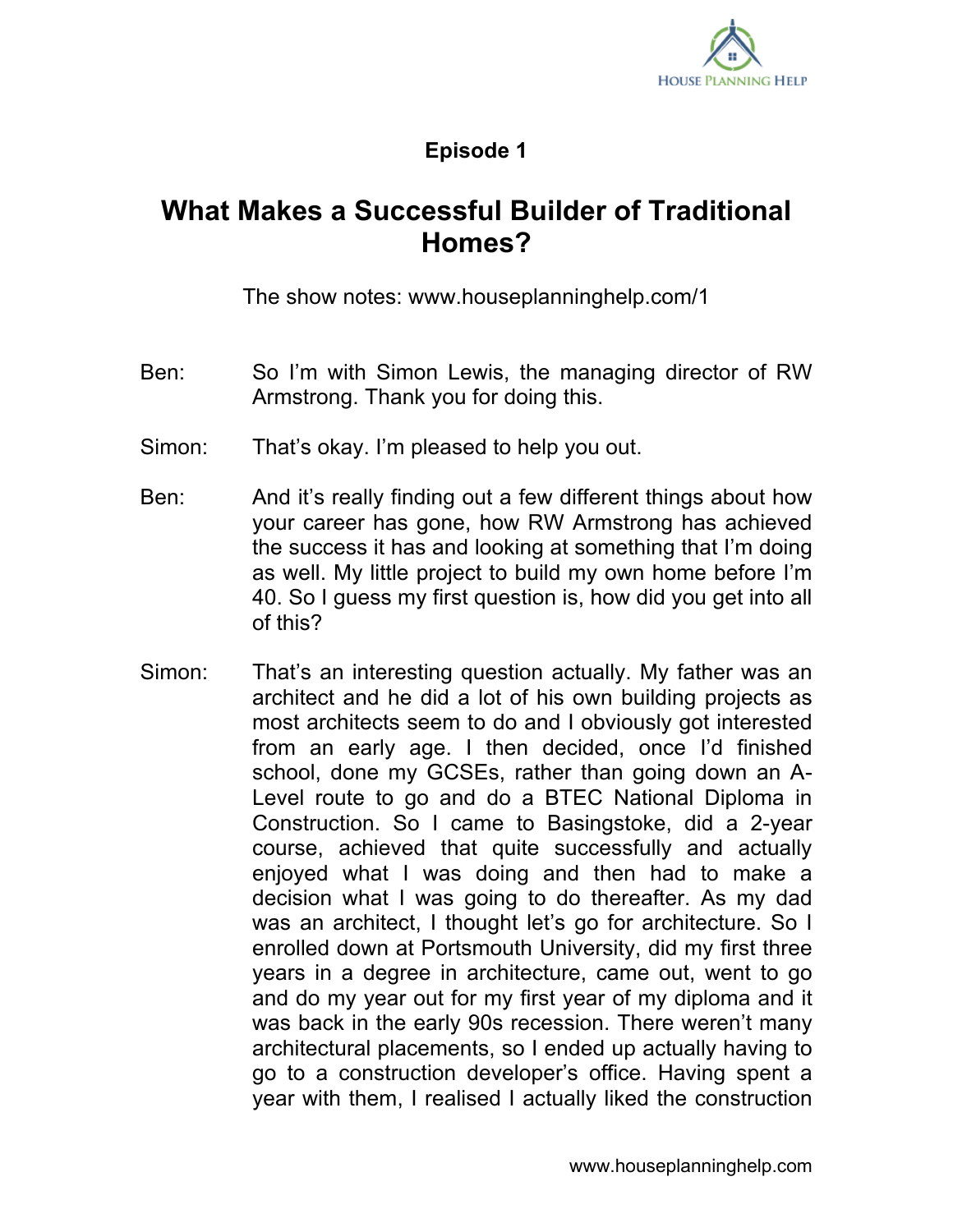

side probably more than the design side and ended up actually staying with them rather than going back to complete my diploma. I worked my way up from the bottom, really. It's very interesting, you come out as a graduate, as an academic, and actually you know very little about the practical applications of construction and it takes a long time, a lot of years of hard graft of practical work to understand what the industry is about. So I stayed with that developer for about 8 or 9 years and worked my way up from doing little small projects up to bigger developments.

It was at the end of that period when the contractor that I worked for, I think I got a little bit disillusioned with what they were doing. They said that built quality buildings and I differed. I think they built cheap buildings and just badged them to be quality. Despite my best efforts they didn't seem to want to change and then luckily got an offer to come and work for RW Armstrong. So that really is my early part of my career and I've been with Armstrong's now for 13 years almost. Yeah, quite a long time.

- Ben: You've already brought up something that to me is very interesting, that you liked to see something built in a very specific way, in a good way, and someone else was doing it in what you considered an inferior way. Is that something that happens a lot as you look around the UK? I must admit I have my own doubts. I don't know anything about the industry really. I'm learning as I go along, but is that common?
- Simon: Yes [Ben and Simon laugh]. Unfortunately the industry is driven by cost to a greater extent and as a result of that most contractors are trying to bid for work cheaply. As most people know you can't necessarily produce the best quality work, whatever industry you're in almost, for the minimum amount of money. You've also got to bear in mind that some of the tradespeople, you know the guys, the subcontractors, chaps working out on site have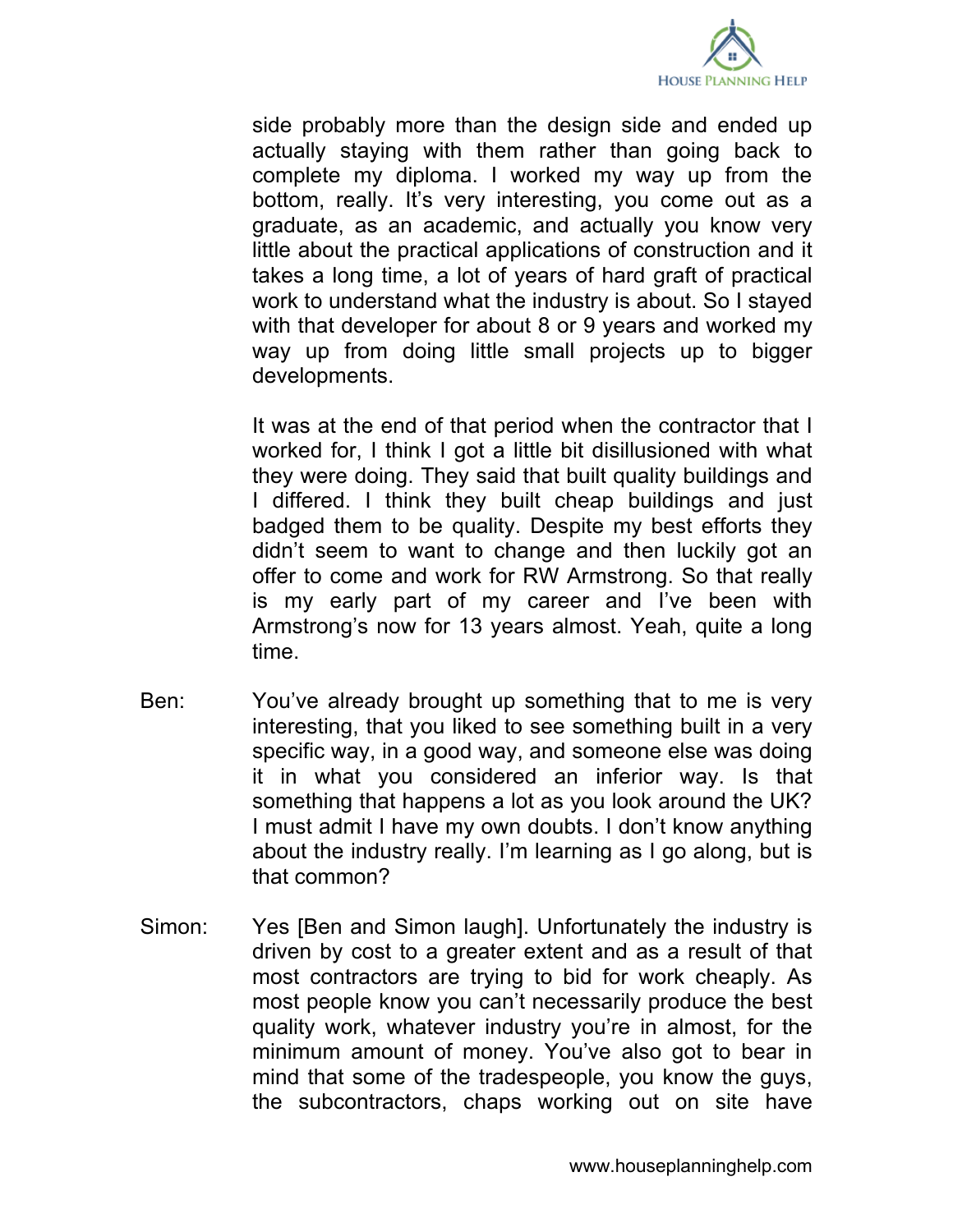

difficult circumstances and environments to work in. It's very difficult for them sometimes when they're being paid a relatively low salary or wage to actually become that focussed or dedicated in what they're doing. You often find that the subcontractors and tradespeople just don't produce a quality result. They're more interested in earning money for the end of the week's wage packet than they are in producing a fine quality piece of craftsmanship. I think that is an issue across the whole industry. I'm not saying that there aren't individuals who are good out there, there are some very good ones but you just need to know who they are and unfortunately those individuals don't necessarily charge the lowest going rate. So I think it's a case of quite often you get what you pay for.

- Ben: Does that mean then that the quality builds only really exist for the higher end of the market. I know that's part of what you specialise in is quality builds but presumably you get that at that end?
- Simon: Yes, I would say that is the case. There are some very nice commercial buildings and bigger public sector type projects that go on and you get very good, high quality from that but actually if you look at how those buildings are built, quite often they're pre-fabricated, they're built in an industrial warehouse. They're brought to site, put together. They're simpler forms of construction and therefore it's easier to get them right. The kind of market sector that we work in is very bespoke, it's still very traditional, very labour intensive and actually it's that element of the business where you have to have skilled craftsmen doing hard arduous graft and getting the good results so yes, I think the market sector that we work in is one of the only market sectors that produces really good quality construction.
- Ben: So your company here, that you're the managing director, RW Armstrong. What would you say are the key factors that have led you to the success that you have today?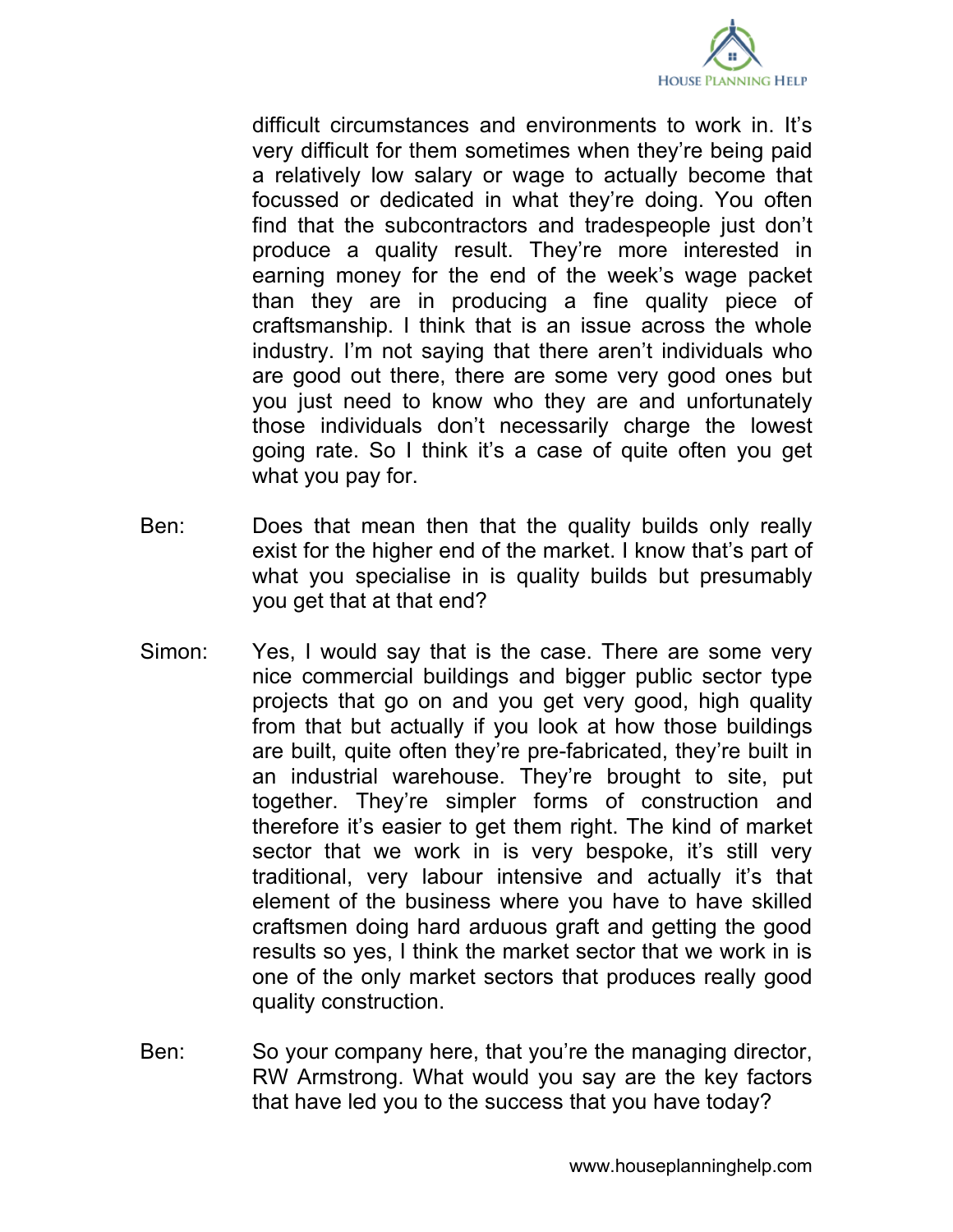

- Simon: A dedication to producing high quality construction, providing a good level of personal service. A lot of what we're about as a business isn't just construction but it's also supporting our clients, making sure that we can understand their expectations and being able to deliver the construction project to meet that. You know, that ethos runs throughout the whole company, from myself and Nigel Armstrong at the top right through to the trades guys that we've got working on site. It's a dedicated team. We're all in it to achieve the right end result.
- Ben: How easy is it to get a reliable team or perhaps to build up a reliable team?
- Simon: That's really where the skill is. RW Armstrong's been going for 57 years. Over those years we've got a lot of contacts in the industry. Obviously some of them come and go, but we have built up a big direct workforce. We've got in excess of 60 guys working on site as tradespeople and then we've got a much larger database of specialist subcontractors that we use who we know can produce the right quality result. That takes a long time. These people quite often are squirreled away in the back end of some of the counties and you find them over time. They don't necessarily advertise. You put that into your database and you use them as and when required.
- Ben: So I imagine it's a big managerial project that you have to do. As I arrived here today I saw all the vans being loaded up. You're dealing with a lot of people, aren't you, as you send them out to sites? That must be quite a complex procedure?
- Simon: It is. Yeah, the logistics of managing people, given that they aren't all in a fixed position. You know they're not in a warehouse or office every day. They go out to different sites. The logistics of finding the right subcontractors mixed in with their own direct tradespeople and also managed by our own direct management force is one of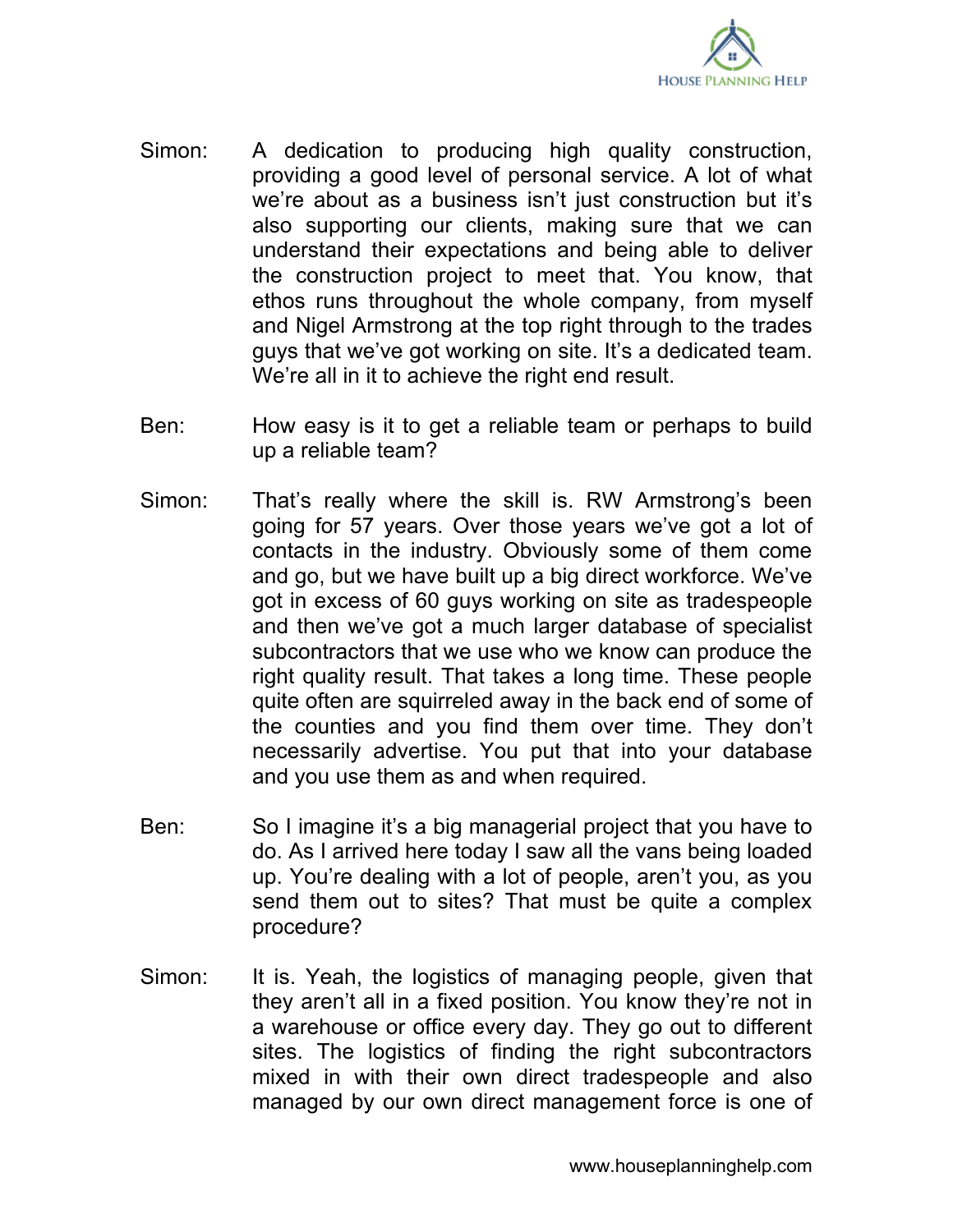

the hardest parts of the job. If you don't get that right, you find that you become inefficient. Therefore, you can't then provide the service that clients are expecting. You appear to be inefficient, you know, guys not turning up at the right time and there's nothing more that drives clients mad than being told that someone is arriving and then nobody does.

- Ben: Another aspect that I'm particularly interested in and I would hope that when I come to build my own house is energy efficiency. So I'm just interested how is this developing and what sort of technologies do you use on some projects, all projects, I don't know.
- Simon: Energy efficiency, there's a huge drive on it at the moment. Obviously the cost of raw fuel is going up and people want to try and reduce their expenditure for hot water and heating. It's an interesting concept because you have to try and work out what energy efficiency is, whether it's just the heat loss of a building or are you actually looking at the life cycle costing of buildings as well. In energy efficiency alone, obviously there's a set standard that you have to meet in terms of new buildings under the UK building regulations and they are ever increasing. They set a very high benchmark whether you're relating to insulation, energy efficiency of light fittings, central heating systems, of glazing units, those sorts of things. So everything that we build is energy efficient to a point and that's obviously to meet building regulations and it's up to clients then how much extra money they want to spend to increase or get above that threshold. We also include a lot of renewable energy sources in our buildings: ground source heat pumps, air source heat pumps, solar thermal, solar photovoltaic. Those sorts of products are very apparent at the moment and it's the big thing to have solar photovoltaic. Whether you actually get any money back from that, I think, is yet to be fully understood. It works on paper, but it is quite a big capital outlay for a lot of those systems. They're expensive to put in and as long as you have the money upfront to invest in ground source heat pumps for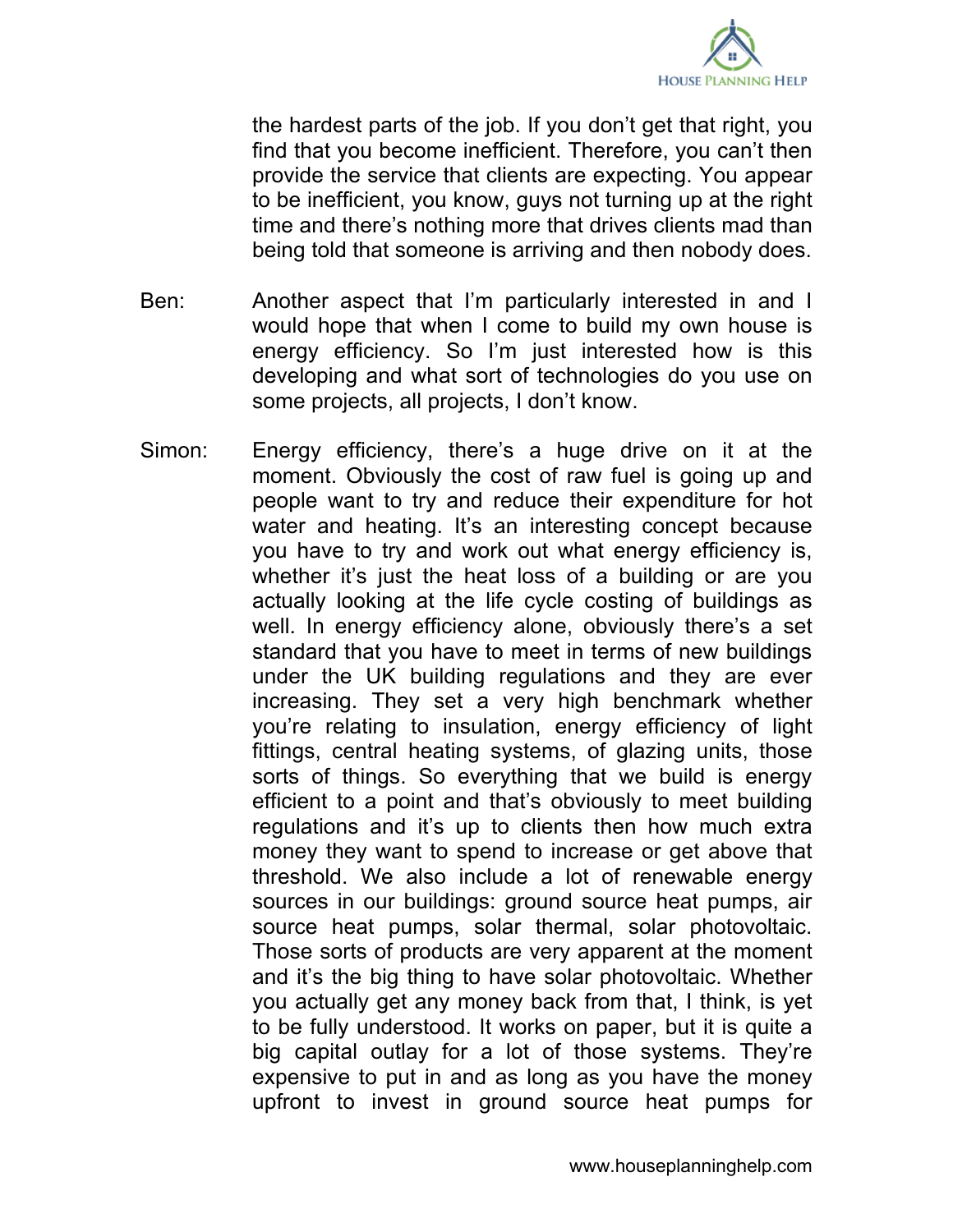

instance, you might spend £40,000 or £50,000 and if you're going to stay in a building, maybe 10 years or more, then it will pay itself back. What we haven't quite got to the bottom of yet is we haven't seen these systems go through a whole 10-year life cycle and see what kind of maintenance issues they have. Obviously the on going cost of that, but as I said on paper they do seem to be worth installing.

- Ben: Are they easy to incorporate in the designs or are some things trickier than others?
- Simon: Some things are easier to do than others. A lot of the bigger systems to do with mechanical and electrical, you know, so energy saving renewable mechanical systems, if you don't design them into the project from the outset you'll find it very difficult to fit them retrospectively. If you do, it certainly won't be a full integration in the building. You'll have lots of things on show. They need certain types of pipe work being plumbed in, you need certain amount of space in plant rooms to put all the kit so I would say that they do definitely need to be thought about at the design stage.
- Ben: And you mentioned retrospective. I know that that's an element sometimes we look back at what's already here. You do restoration as well. That must be a whole new ball game, trying to go back and restore something at the same time as making it more efficient.
- Simon: Yes it is. There's a certain amount of limitations, obviously with the listed buildings about what you can and what you can't do. If you're not doing a full strip out and refit of a listed building then you are restricted about how much insulation you can put in a building. Some of the conservation issues you have to do with… whether the listed building officer will let you change single glazing to double-glazing. If you do, what kind of double-glazing is it? You can get a special thing, module units, which if you're putting it into a sash window for instance, you can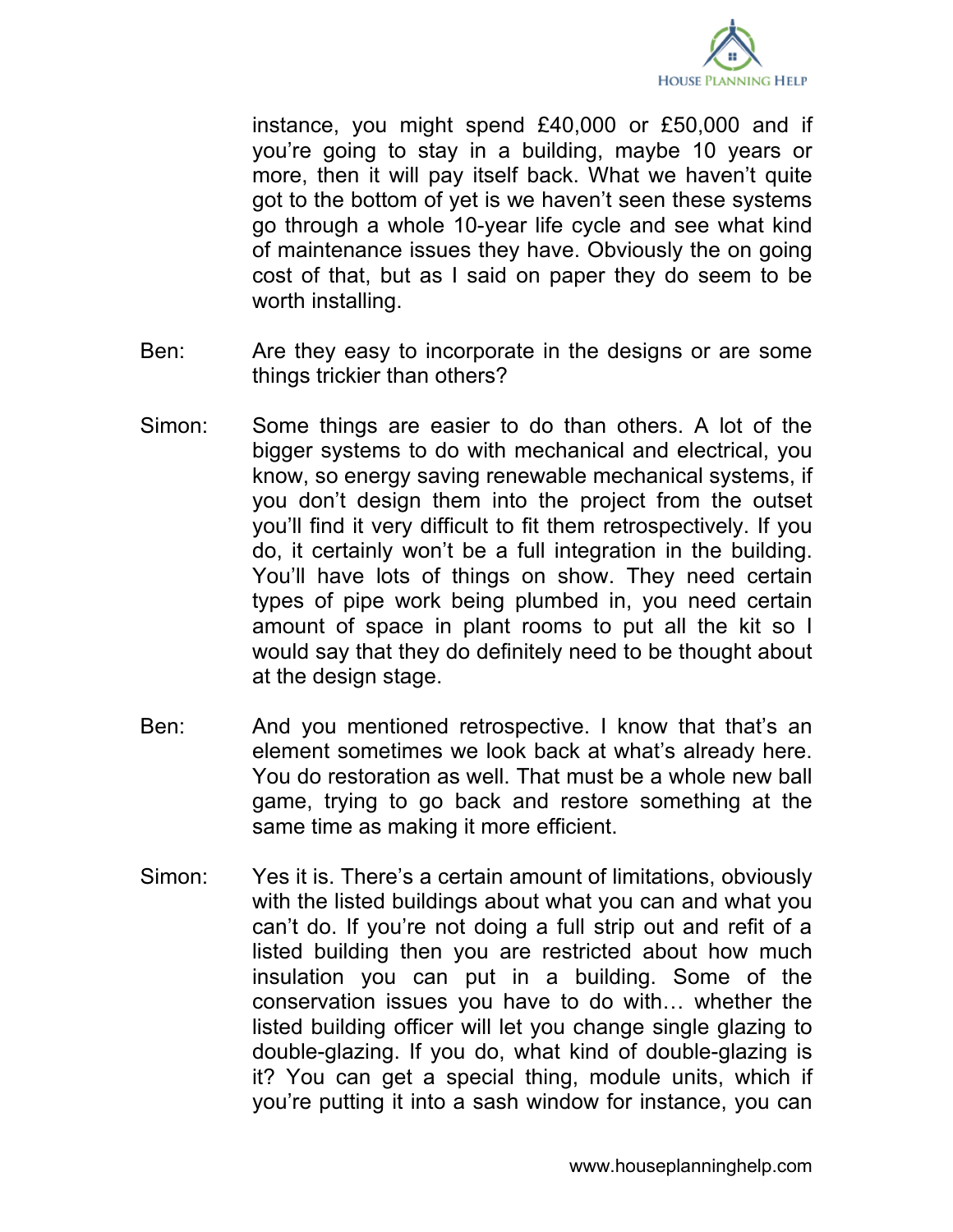

make it look traditional with a narrow module double glazed unit, but you've also got to think about the fact that you've got to re-weight the windows, to counteract the weight of two panes of glass in it instead of one, and whether the existing box sashes will accommodate that. So there's lots of things you need to think about throughout a listed building when you're trying to fit energy saving materials retrospectively.

- Ben: Is there anything in the market that you think is lacking and sometimes you think I wish there was this?
- Simon: I almost think there's an over abundance of materials, different products and it's a baffling array and lots of them have BBA agreements or agrement certificates so they appear to work but to be honest a lot of them are similar and you do argue whether or not actually people just get confused by what they're supposed to be doing, what is the best product to use, how are you supposed to use it. It isn't just the case of putting insulation on a wall, applying it to an old building, you can line an existing solid masonry wall internally with insulation and plasterboard, but actually you have to think of things like condensation dew point, how that will affects the building operation and how it affects existing detailing and interfacing. There's plenty of products out there to do various installations but I don't think we need any more at the moment! I think there's more than enough.
- Ben: I am looking to undertake this project whereby I build my own before I'm 40, so I'm starting from a point of someone with little knowledge. I've always had an interest and I've always loved great designs but I would like to construct something. I'm not saying it's going to be extravagant first time around. For someone in my position, what would you say with all your knowledge that you have, what should I be doing?
- Simon: The first thing is control your budget carefully. Spending your money in the right way is absolutely critical and it's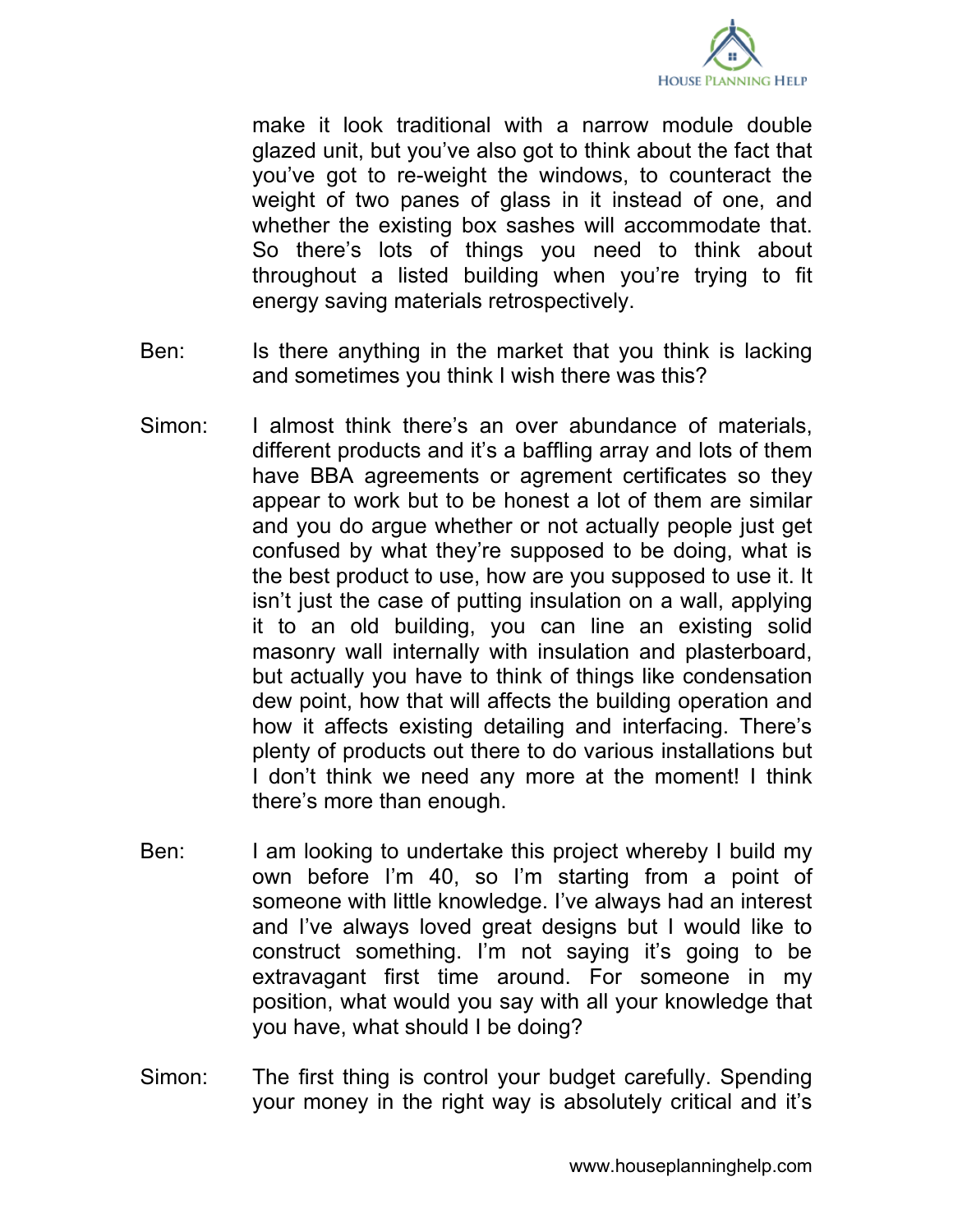

very easy to appoint an architect, tell him what your budget is, that architect goes away, designs the biggest house he possibly can for the amount of money you've got and then you'll find that actually the build cost will increase. You'll start going over your budget and the only way to get back is to reduce the actual floor area of the building you are putting up, so you can afford to put in there the right products and build it the right way. It's understandable most people want the maximum amount of floor space for their money and therefore they have to compromise on something and it's normally the fit-out or the quality of the products that go into the building. Therefore that jeopardises the aesthetics of it and how well it is built and perhaps how well insulated it is as well, so my first thing, get your budget and actually be very careful about how big you build your house.

- Ben: Okay, that sounds ominous. So, I know that this is a big issue, land, at the moment, and looking for land. It's almost not going to happen that I'm going to buy a nice field somewhere. What would you suggest, buying a bungalow that's run down or a very small patch because that will obviously cost, too. I will be working on quite a low-ish budget, but I'm trying to maximise it as you say, really thinking it through, making sure everything is done well.
- Simon: Regeneration of existing plots, I think, is always a good idea whether you find the right one at the right price is your dilemma. You do have to bear in mind that there is a VAT issue. If you are refurbishing a building then you will have to pay VAT. If you build from new, i.e. you're not refurbishing anything, you're starting on a green field site or a demolished building you will not have to pay VAT. There are a few loopholes in that. Obviously the government has just changed the VAT rating on the conversion of listed buildings, but that's a big factor. 20% of your budget could go if you're doing a refurbishment whereas if you're doing a new build, obviously you get it VAT free. I personally like refurbishment. New builds are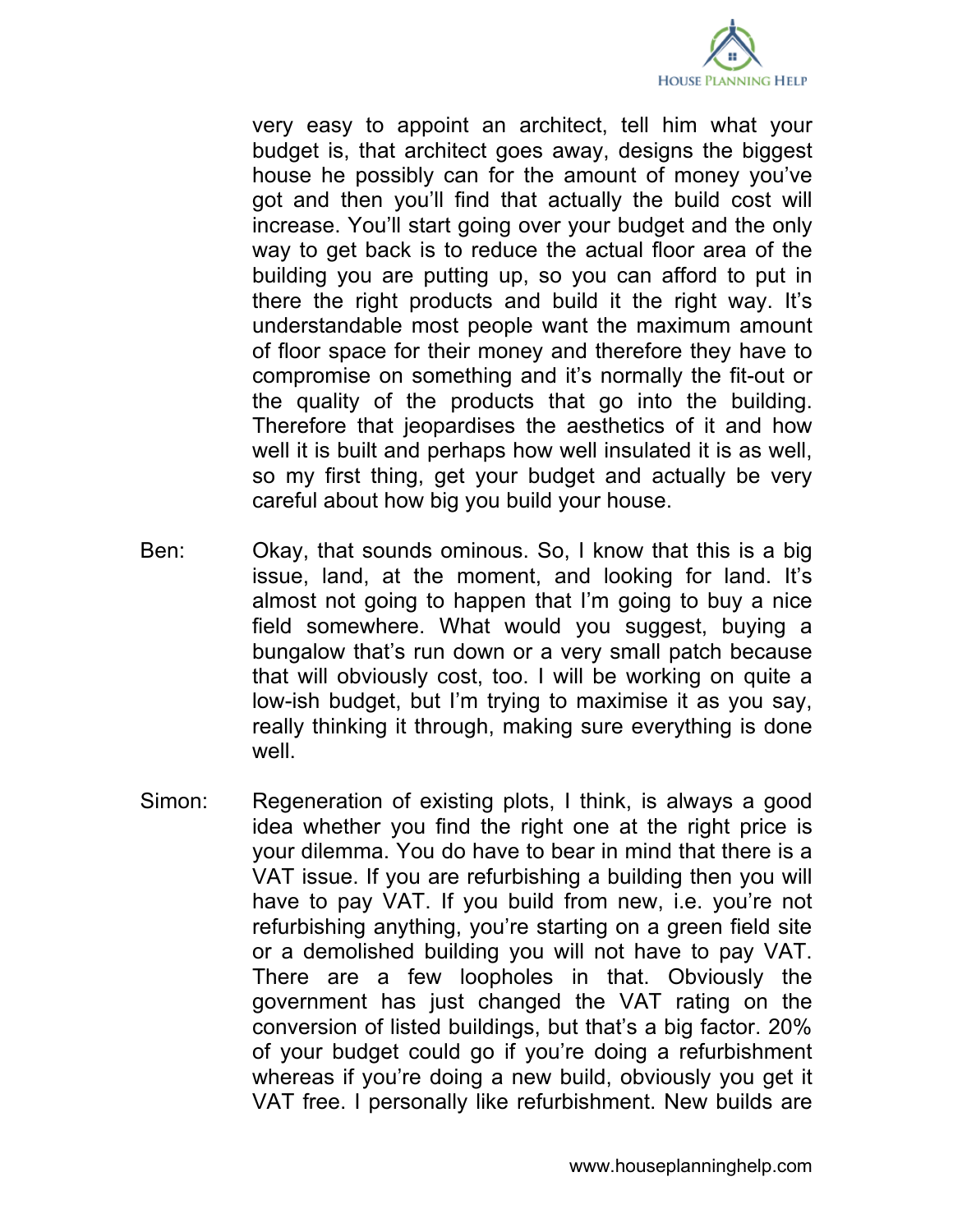

straight forward and you should end up with exactly what you want but arguably you have to spend more money to design and build in the character into a new house, whereas if you're refurbishing an old one you've automatically got it. If I'm thinking about your project where you're looking for maximum in energy efficiency then perhaps new is the way to go. You can design it to be exactly to your specification and you can integrate as much energy saving materials and products into it as possible. You haven't got limitations of refurbishment issues.

- Ben: I'm taking that all on board. Would you give me any tips about how I go about finding a builder? I would like to learn myself but I think that's quite a tall ask to begin with. Maybe go alongside someone, but how do I know it's going to be a good builder? I know about you guys through reputation, but if I'm in a different area, I don't know where I've got my plot of land yet, I'm looking for a builder, what do you suggest?
- Simon: I think the first thing to do is have a look around, if you look in specific magazines, you can go to the CIOB, Institute of Builders and they should give you a list of chartered companies in the area so that's a good place to start. You can often drive around and look at signboards. If you're looking in a local geographic area you can quite gauge how efficient a contractor is by looking at their site, so you can drive by the site and if it's well organised, there are nice sign boards and neatly presented then that's a good indication that they're at least well organised. Then produce a list. Contact those contractors and then actually go and have a look at some of the work they're doing, get references from clients they've worked for, talk to the architects they work with and actually do some homework. It'll take you a lot of time but I think it's money well spent and certainly looking at projects, if you get taken around projects that they're currently completing or have recently completed will give you a proper view on how well they perform. If you go onto a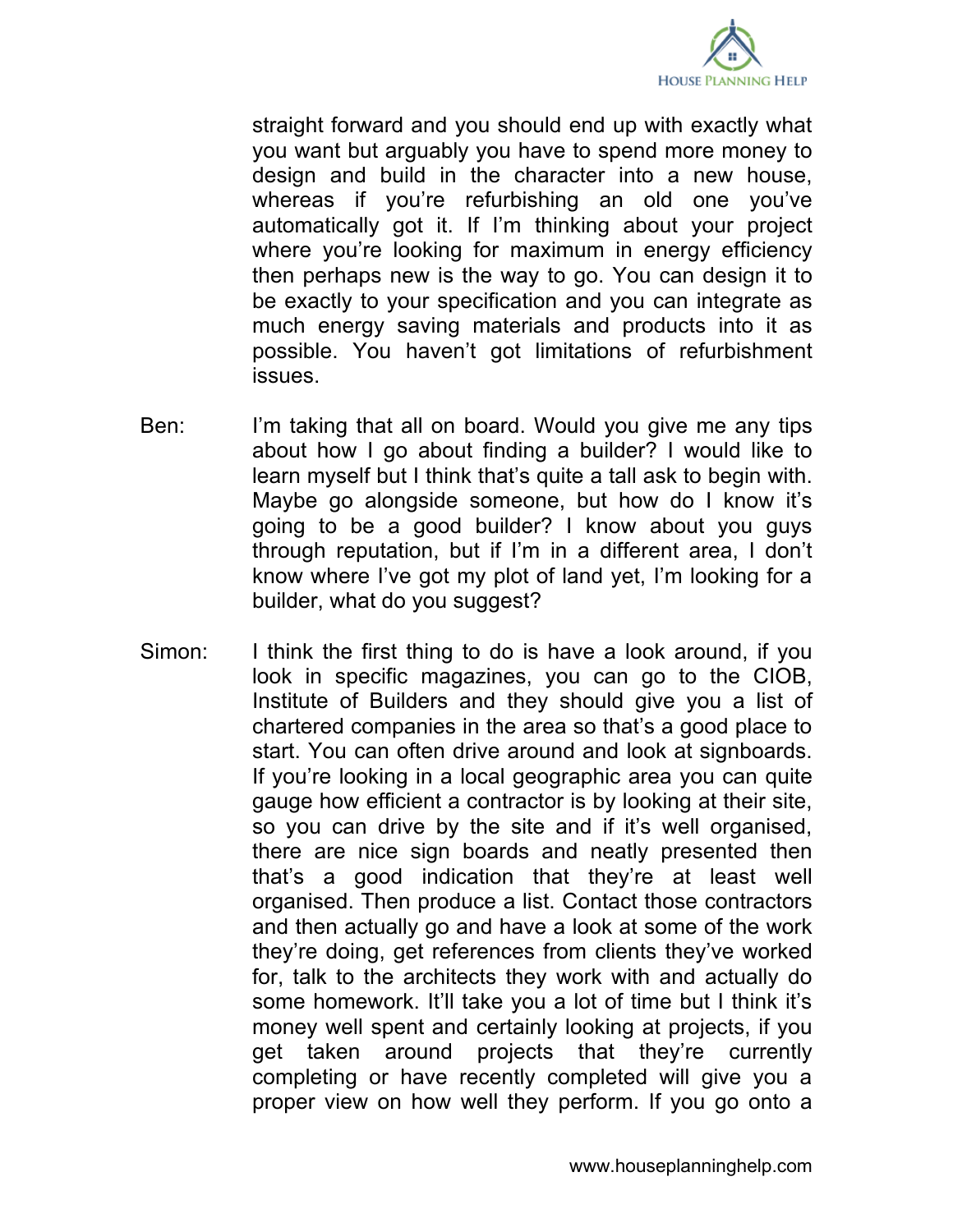

site, it's well organised and the guys that you are talking to are telling you the right story and you can see what they're saying is true, plus the fact that you get good references from past clients, it's normally a good indication that they're a pretty sound business.

Another key consideration in the current market is check out their financial status. There's a lot of contractors, although they're good, go out of business through cash flow issues and what you don't want to happen is get halfway through your building and find a contractor goes bust on you because that leaves you with all sorts of problems. So financial standing in the current market is pretty critical as well.

- Ben: Are there any characteristics that I need to adopt, as well, as I go about this project that will help me get through it?
- Simon: Don't believe everything that everyone tells you in the construction industry. Listen to what people do have to say and then you have to go and evaluate that, make your own mind up. There's a lot of people that tell you what they think you want to hear and aren't totally truthful, be it budgets, timescales, quality, that sort of thing. Really, it's a case of feeling your way round and if you don't think somebody's told you the truth, go and ask someone else the same question and see what the result is. I think that's a big failing in the industry actually. There's a lot of untrustworthy people or a lot of people who tell you what you want to hear and that isn't very helpful when you're a little bit green. You could do with some good honest advice from people. It is out there but you just have to be selective as to where you take it from.
- Ben: Are there any other issues in the industry, of the construction world, that I should know about just as I head in, if that's not opening up a can of worms?
- Simon: You have to bear in mind the people you're dealing with, you deal with all aspects, particularly in our market, from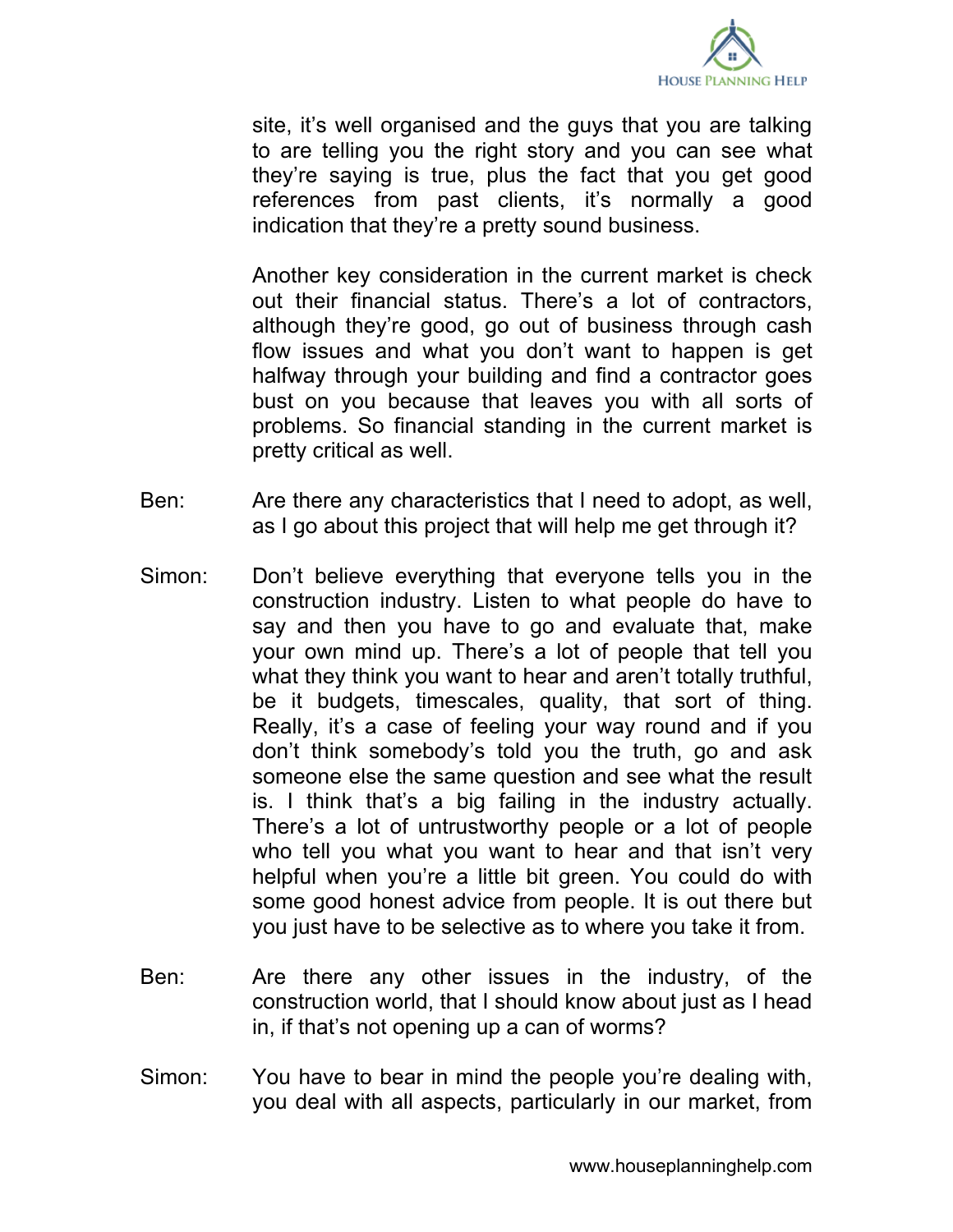

high net worth individuals down to tradespeople, down to labourers on site and everybody in between, including all the professional teams. You also have to deal with variable workplaces. Different sites bring different conditions. You have to deal with the weather through the winter and the summer, and that certainly brings complications to projects. If you look at the last couple of winters that we've had, the last one has been reasonably dry, the two before that have been exceptionally cold. Depending on your build type and at what stage you're building throughout the winter, it can cause you delays and delays generally cost you money. So thinking about when you're going to start your project can be quite key, but apart from that, I think, once you've found yourself a good builder and a good professional team to design your project out, then there's no reason why it shouldn't succeed.

- Ben: Is there anyone else you think I should be speaking to? Or having had this chat with me you're suddenly thinking, I think another person that could advise you would be…
- Simon: Yeah, there's a renewables consultant. If you're looking at an energy efficient house, before you even put pen to paper you want to talk to somebody that can give you proper advice about insulation, air handling systems, energy efficient systems whether it's on the electrical or the mechanical side and you also need to think about the life cycle costing of materials. Now you could buy very energy efficient materials but actually they've taken an awful lot of energy to produce them and they're coming from abroad so there's a lot of shipping cost, fuel cost, transportation, that sort of thing. You've got to work out whether you're bothered by that or you want to build your house cheaply with locally produced and procurable materials and then make it as energy efficient as possible using those local resources or whether you want to go further afield, buy more elaborate, expensive materials but actually they've taken a lot of oil and production costs and therefore aren't that good for the planet, albeit they're